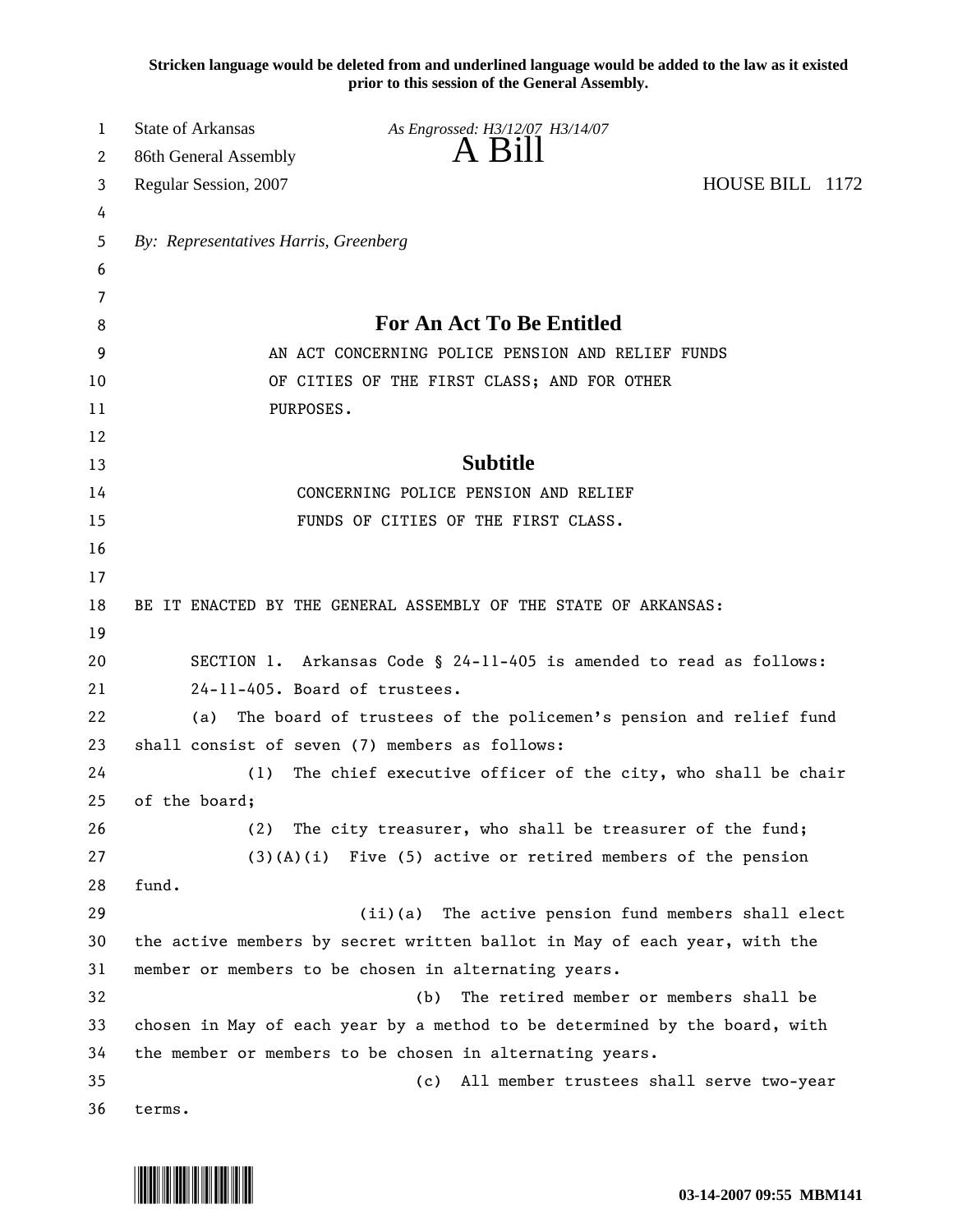| 1  | In the event of a vacancy in a board<br>(d)                                   |  |  |
|----|-------------------------------------------------------------------------------|--|--|
| 2  | position, the board of trustees shall appoint a replacement to serve the      |  |  |
| 3  | remainder of the unexpired term.                                              |  |  |
| 4  | (iii) If there are no active members of the pension                           |  |  |
| 5  | fund, all five (5) employee members shall be elected from and by the retired  |  |  |
| 6  | membership of the pension fund and the surviving spouses of deceased members  |  |  |
| 7  | currently receiving benefits.                                                 |  |  |
| 8  | The board shall select one (1) of the police members<br>(B)                   |  |  |
| 9  | as secretary of the board to serve for a period of two (2) years or until his |  |  |
| 10 | or her successor is elected and qualified.                                    |  |  |
| 11 | (C) However, if no retirant is available to serve on the                      |  |  |
| 12 | board, all five (5) employee positions shall be held by active members of the |  |  |
| 13 | pension fund and shall be elected by secret ballot by the active members of   |  |  |
| 14 | the pension fund for two-year terms as provided in subdivision $(a)(3)(A)$ of |  |  |
| 15 | this section.                                                                 |  |  |
| 16 | The board shall have the power to make all rules and<br>(D)                   |  |  |
| 17 | regulations needful for its guidance to implement the provisions regarding    |  |  |
| 18 | board composition; and                                                        |  |  |
| 19 | The number of active members or retired members to serve on<br>(4)            |  |  |
| 20 | the board shall be determined by the proportionate number of active members   |  |  |
| 21 | to retired members as follows:                                                |  |  |
| 22 | (A) When the number of active members equals seventy-five                     |  |  |
| 23 | percent (75%) of the total of retired members and active members, the board   |  |  |
| 24 | shall be composed of four $(4)$ active members and one (1) retired member;    |  |  |
| 25 | (B) When the number of active members equals fifty percent                    |  |  |
| 26 | (50%) of the total of retired members and active members, the board shall be  |  |  |
| 27 | composed of three (3) active members and two (2) retired members; and         |  |  |
| 28 | (C) When the number of retired members equals seventy-five                    |  |  |
| 29 | percent (75%) of the total of retired members and active members, the board   |  |  |
| 30 | shall be composed of one (1) active member and four $(4)$ retired members.    |  |  |
| 31 | The police officer members and the physician representative of the<br>(b)     |  |  |
| 32 | board shall serve for a period of two (2) years or until their successors are |  |  |
| 33 | elected and qualified.                                                        |  |  |
| 34 | The board shall have the absolute control and management of the<br>(c)        |  |  |
| 35 | funds provided for in this subchapter and of all moneys donated, paid, or     |  |  |
| 36 | assessed for the relief or pension of disabled, superannuated, and retired    |  |  |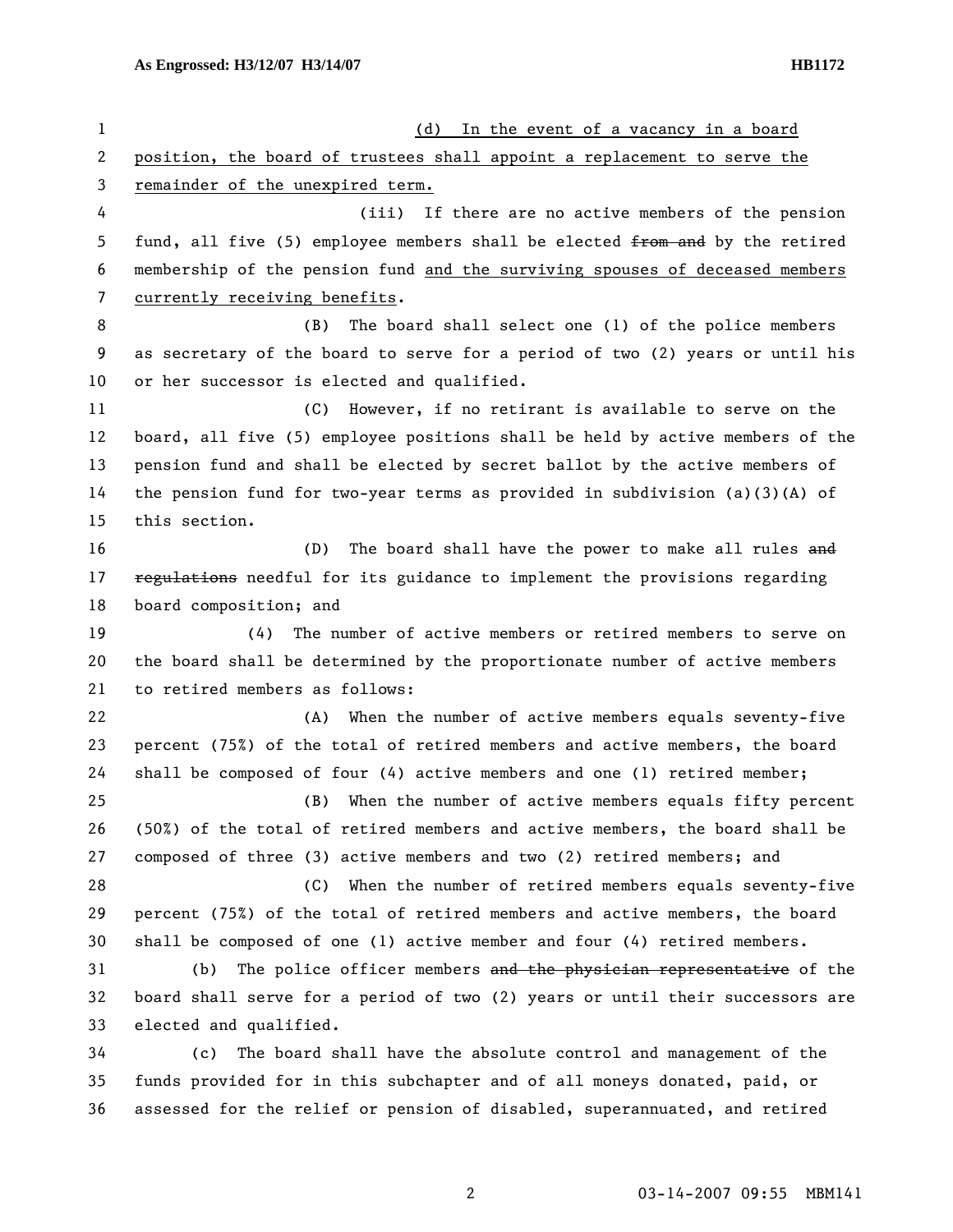## **As Engrossed: H3/12/07 H3/14/07 HB1172**

1 members of the police department, their surviving spouses and minor children, 2 or dependent parents solely dependent upon members for their support. 3 (d)(1) The board shall make all necessary rules and regulations for 4 its government and the discharge of its duties and shall hear and decide all 5 applications for relief or pension under this subchapter. 6 (2) All decisions upon applications shall be final and 7 conclusive and not subject to review or reversal except by the board. 8 (3) The board shall cause to be kept keep a record of all its 9 meetings and proceedings. 10 (e)(1) Each member of the board of trustees of the policemen's pension 11 and relief fund who receives gifts or other compensation, including, but not 12 limited to, trips and meals, from current or potential investment advisors or 13 managers of the policemen's pension and relief fund shall prepare an annual 14 statement listing: 15 (A) Each item received; 16 (B) The estimated value of each item; and 17 (C) From whom each item was received. 18 (2)(A) Each member of the board of trustees of the policemen's 19 pension and relief fund shall attest by written affidavit that the member's 20 annual statement is true and current to the best of his or her knowledge. 21 (B)(i) An annual statement and affidavit from each member 22 of the board of trustees of the policemen's pension and relief fund shall be 23 collected by the board of trustees of the policemen's pension and relief fund 24 or the municipal treasurer. 25 (ii) One (1) copy of the statement and affidavit 26 shall be filed with the Secretary of State. 27 (iii) A second copy of each statement and affidavit 28 shall be retained on file by the board of trustees of the policemen's pension 29 and relief fund or the municipal treasurer and shall be available for review 30 by any plan participant. 31 (C)(i) As part of the annual report to the Arkansas Fire 32 and Police Pension Review Board, the chair of each board of trustees of the 33 policemen's pension and relief fund for each plan shall certify that the 34 statements and affidavits as described in this subsection have been completed 35 and appropriately filed. 36 (ii) Each plan's annual report shall not be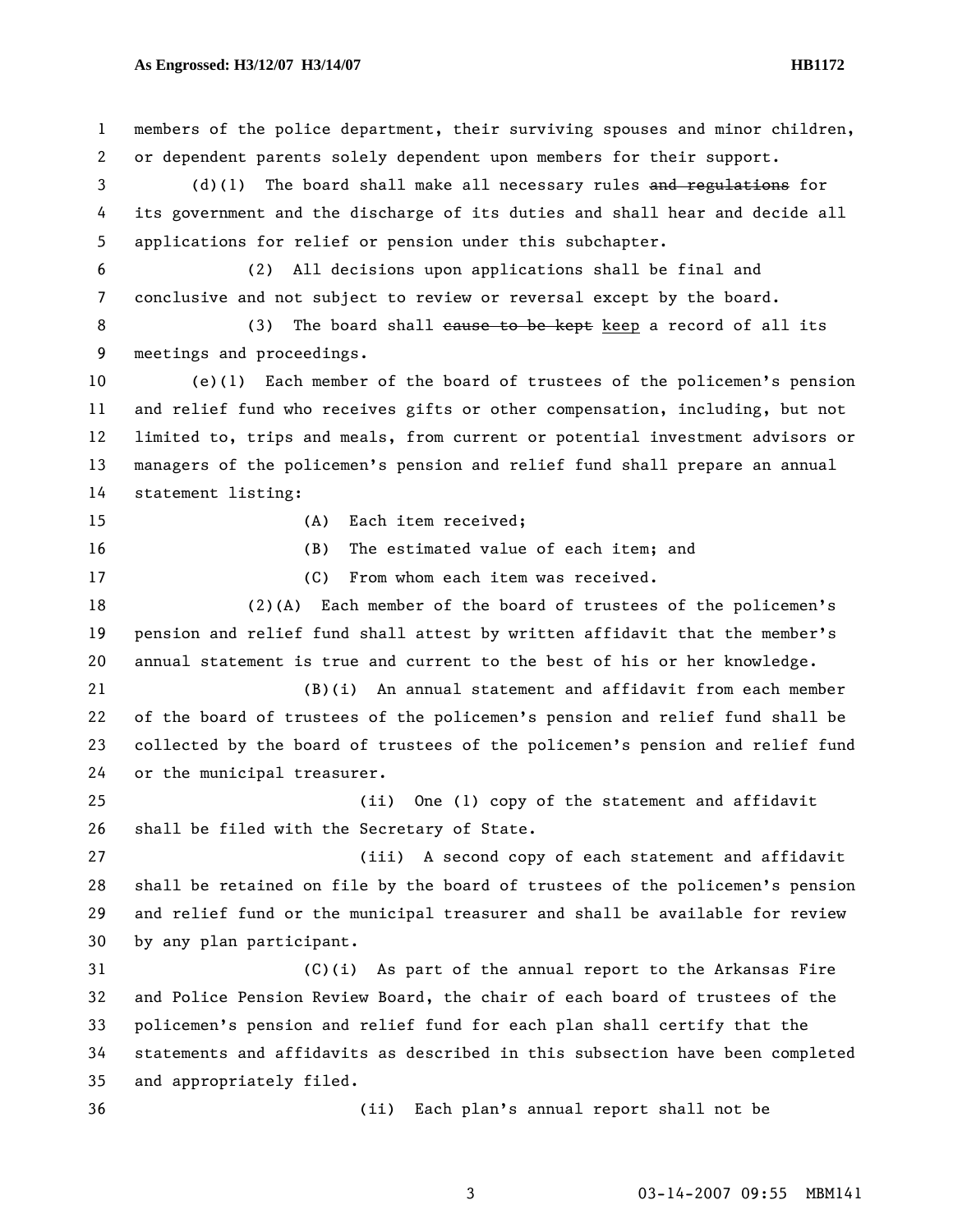1 considered complete without this certification. 2 3 SECTION 2. Arkansas Code § 24-11-425(a), concerning the payment of 4 benefits upon the death of an active police officer or retired member, is 5 amended to read as follows: 6 (a)(1)(A) If any active police officer or any retired member dies from 7 any cause, leaving a surviving spouse, then the board of trustees shall 8 direct a monthly pension during the surviving spouse's life in an amount 9 equal to the lesser of the: 10 (i) pension Pension attached to the rank of the 11 deceased police officer at the time of his or her death; or 12 (ii) Monthly pension amount being paid to the 13 deceased police officer at the time of his or her death, but. 14 (B) in In no event shall the benefit of the surviving 15 spouse be less than three hundred fifty dollars (\$350) per month. 16 (2) If any active police officer or any retired member dies from 17 any cause and leaves no surviving spouse but has a surviving child or 18 children under the age of eighteen (18) who have not completed high school, 19 then the board shall direct a monthly pension benefit to the surviving child 20 or children under the age of eighteen (18) in an aggregate amount to the 21 children equal to the pension attached to the rank of the deceased police 22 officer at the time of his or her death, but in no event shall the benefits 23 to the surviving children be less than three hundred fifty dollars (\$350) per 24 month. However, if any child enrolls in an institution of higher learning 25 after completing high school, then the payment shall continue as long as the 26 child is a full-time student but not beyond the child's twenty-third birthday 27 unless he or she is a dependent child who is physically or mentally 28 permanently disabled. 29 (3)(A) The board may continue a benefit for life for a dependent 30 child who is physically or mentally permanently disabled and this fact is 31 certified to the board by a physician on the board. 32 (B) The board may first require that a second evaluation 33 be performed by another physician to be named by the board, and they shall 34 review the child's disabled status from time to time, but at least every five 35 (5) years. 36 *(4)(A)(i)* If a retired member dies from any cause and leaves a

4 03-14-2007 09:55 MBM141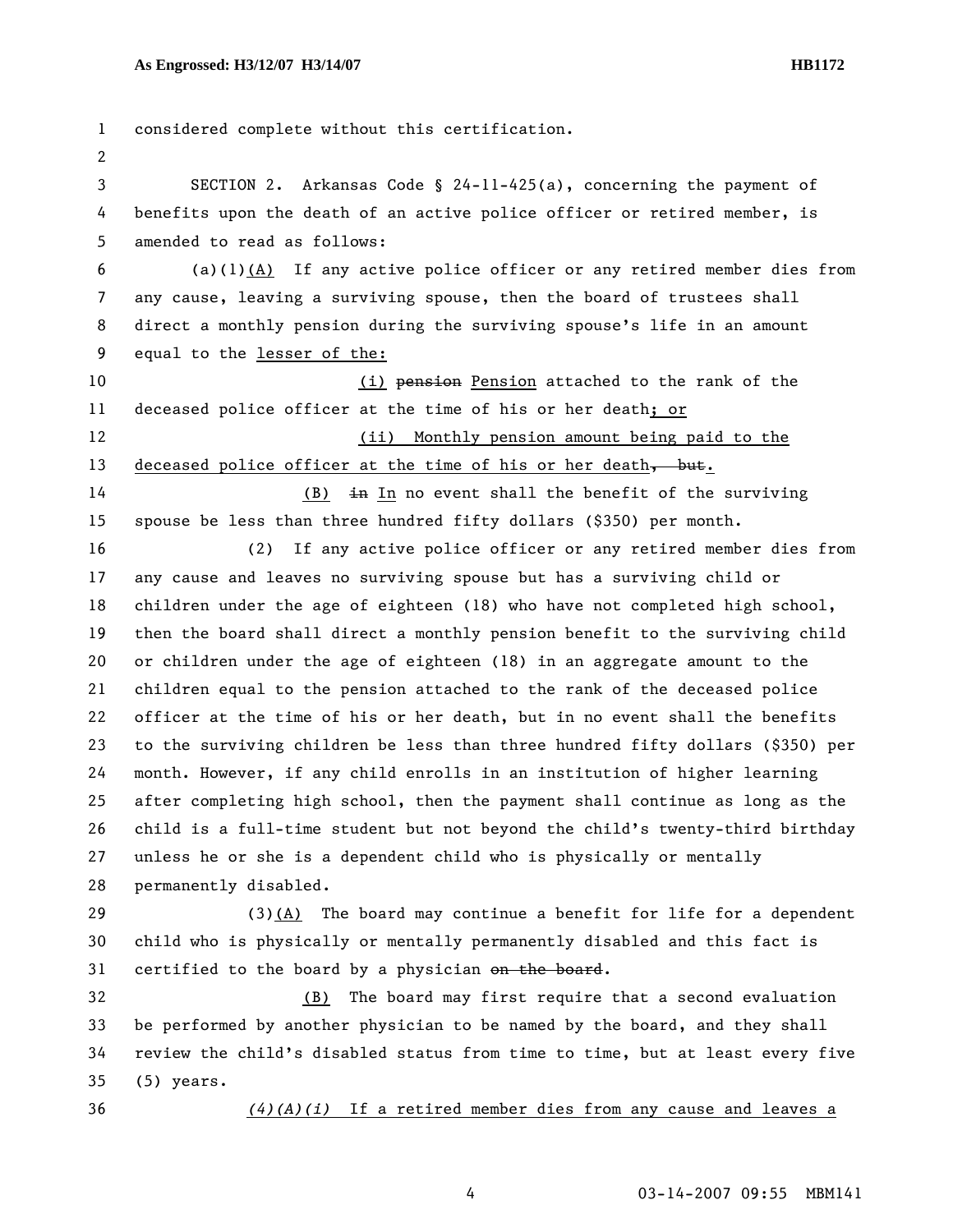**As Engrossed: H3/12/07 H3/14/07 HB1172** 

| $\mathbf{1}$   | surviving former spouse who was receiving a portion of the retired member's   |  |  |
|----------------|-------------------------------------------------------------------------------|--|--|
| 2              | retirement benefit and also leaves a surviving spouse entitled to benefits    |  |  |
| 3              | under subsection (a)(1) of this section, then until the surviving former      |  |  |
| 4              | spouse or surviving spouse dies or remarries, the surviving former spouse     |  |  |
| 5              | shall continue to receive the same benefit he or she was receiving when the   |  |  |
| 6              | retired member died.                                                          |  |  |
| $\overline{7}$ | (ii) Upon the death or remarriage of the surviving                            |  |  |
| 8              | former spouse, the monthly pension of the surviving spouse shall be increased |  |  |
| 9              | to the pension attached to the rank of the deceased police officer at the     |  |  |
| 10             | time of his or her death.                                                     |  |  |
| 11             | (B) A surviving former spouse shall not be entitled to any                    |  |  |
| 12             | benefit increases approved by the board for its members.                      |  |  |
| 13             |                                                                               |  |  |
| 14             | SECTION 3. Arkansas Code § 24-11-425(g), concerning the receipt of            |  |  |
| 15             | benefits by surviving spouses or children, is amended to read as follows:     |  |  |
| 16             | $(g)(1)$ If any surviving spouse, surviving former spouse, or child           |  |  |
| 17             | shall marry, he or she shall thereafter receive no further pension under this |  |  |
| 18             | subchapter except that if he or she is a surviving spouse of a police officer |  |  |
| 19             | who is killed while in the official performance of his or her duties, then    |  |  |
| 20             | any such surviving spouse's or former spouses's benefits shall continue.      |  |  |
| 21             | (2) Benefits may be restored to the a surviving spouse whose                  |  |  |
| 22             | benefits had been terminated prior to or after August 1, 1997, upon his or    |  |  |
| 23             | her application to and approval by the board.                                 |  |  |
| 24             |                                                                               |  |  |
| 25             | SECTION 4. Arkansas Code § 24-11-430 is amended to read as follows:           |  |  |
| 26             | 24-11-430. Funeral expenses Death benefit.                                    |  |  |
| 27             | Whenever an active or retired police officer shall die or be dies<br>(a)      |  |  |
| 28             | or is killed, the board of trustees shall appropriate pay from the fund a sum |  |  |
| 29             | of not less than one hundred dollars (\$100) nor more than four thousand      |  |  |
| 30             | dollars (\$4,000) to pay the funeral expenses of the decedent to:             |  |  |
| 31             | The surviving spouse of the police officer; or<br>(1)                         |  |  |
| 32             | The police officer's estate if there is no surviving spouse.<br>(2)           |  |  |
| 33             | Each board of trustees shall adopt a policy establishing the<br>(b)           |  |  |
| 34             | amount to be paid for funeral expenses death benefits pursuant to this        |  |  |
| 35             | section, and the amount shall be awarded uniformly to all eligible persons.   |  |  |
| 36             | The board of trustees may change the amount of funeral expenses<br>(c)        |  |  |